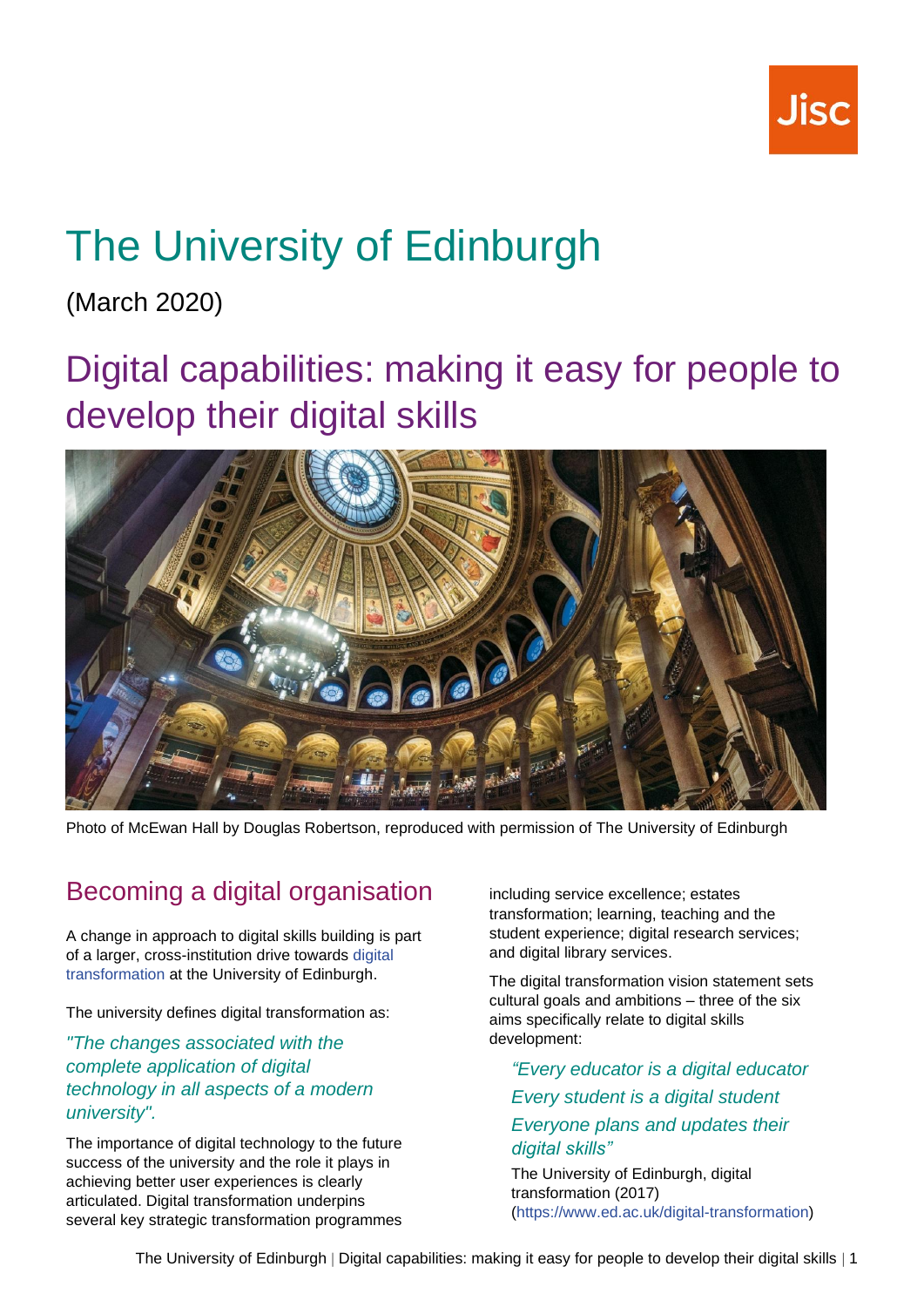As an example of what digital transformation looks like in practice, a new core human resources system is being implemented in 2020. The development of digital capabilities has been integrated from the start with project representation on the staff development and career and talent management workstreams. In collaboration with colleagues, this is helping to shape processes and establish new ways of working to develop workforce capabilities across the university.

Edinburgh has a new [university strategy 2030](https://www.ed.ac.uk/about/strategy-2030) which is shaped by the university's values; the development of digital capabilities aligns with many of these. By investing in, and providing comprehensive digital skills development services, the digital skills team contributes to "supporting each other's development and career progress" and enables staff and students to "aim to achieve excellence in all that we do".

The importance of digital skills development for staff and students is also explicitly referenced in other key strategies including learning and teaching, human resources and information services.

*"A cornerstone of our strategy to build a digital culture is that all staff across the university have a right to plan and update their skills. Within Information Services Group each staff member has an entitlement to a minimum of two digital skills training events or activities per year."*

Gavin McLachlan, vice principal and chief information officer and librarian, The University of Edinburgh

### Refreshing the digital training offer

The central position of the digital skills team within information services is helping to align skills development to the bigger picture.

The university had already developed IT standards and had offered a broad range of training for many years. The recent prominence and visible focus on digital skills development inside and outside the university inspired the digital skills team to take a fresh look at their services and the resources they had and consider how best they could make these available to fulfil the broader digital skills agenda. The aim was to develop a contextualised, self-directed learning experience that enabled people to take action relevant to their role and their needs.

The team started by looking at **[Jisc's digital](https://digitalcapability.jisc.ac.uk/what-is-digital-capability/individual-digital-capabilities/)  [capabilities framework](https://digitalcapability.jisc.ac.uk/what-is-digital-capability/individual-digital-capabilities/)** and mapping their service, training courses and resources to the six elements within the framework, and service development flourished from there.

*"What are digital skills? The topic is so big and broad. I'd say that it's about being able to use technology safely and effectively and for the right thing, but that this depends on your role and the different things you are trying to do."*

Jenni Houston, head of digital skills and training, The University of Edinburgh

The result of the review has been a clearly defined and restructured approach that makes it easy for individuals to take ownership of their digital skills development. The key output was the launch of the university's **[digital skills framework](https://www.digitalskills.ed.ac.uk/)** in September 2018, which is closely based on Jisc's **[building](https://digitalcapability.jisc.ac.uk/)  [digital capability service](https://digitalcapability.jisc.ac.uk/)**. The framework provides structure to skills development and encourages users to:

- 1. **Evaluate** their current levels of digital capability using the **[Jisc discovery tool](https://digitalcapability.jisc.ac.uk/our-service/discovery-tool/)**
- 2. **Reflect** on their development needs and **plan** their development journey using role profiles (a combination of **[Jisc's role profiles](https://digitalcapability.jisc.ac.uk/what-is-digital-capability/)** and those created for **[specific roles at the university](https://www.digitalskills.ed.ac.uk/digital-skills-role-profiles/)**) and through development conversations with their manager or supervisor
- 3. Use the university's bespoke **[resource finder](https://www.digitalskills.ed.ac.uk/all-resources/)** tool to find and use learning resources appropriate to their needs so they can **develop** the skills they need

#### **Customisation**

The thinking and planning behind the approach has been extensive. Working in parallel with Jisc and the work of the **[building digital capability service](https://digitalcapability.jisc.ac.uk/)** has helped to validate this approach and provided energy and traction.

- **Role profiles [additional college and role](https://www.digitalskills.ed.ac.uk/digital-skills-role-profiles/)  [specific](https://www.digitalskills.ed.ac.uk/digital-skills-role-profiles/) profiles** have been created for academics and professional services teams in the College of Arts, Humanities and Social Sciences, and mapped to development resources specific to technologies and processes used in the college
- **[Resource finder](https://www.digitalskills.ed.ac.uk/all-resources/)** this tool brings together training events, activities and resources drawn from within the university, staff/student subscription services such as LinkedIn Learning, MOOCs and other freely available online content. Users can browse the database and filter by role,

The University of Edinburgh | Digital capabilities: making it easy for people to develop their digital skills | 2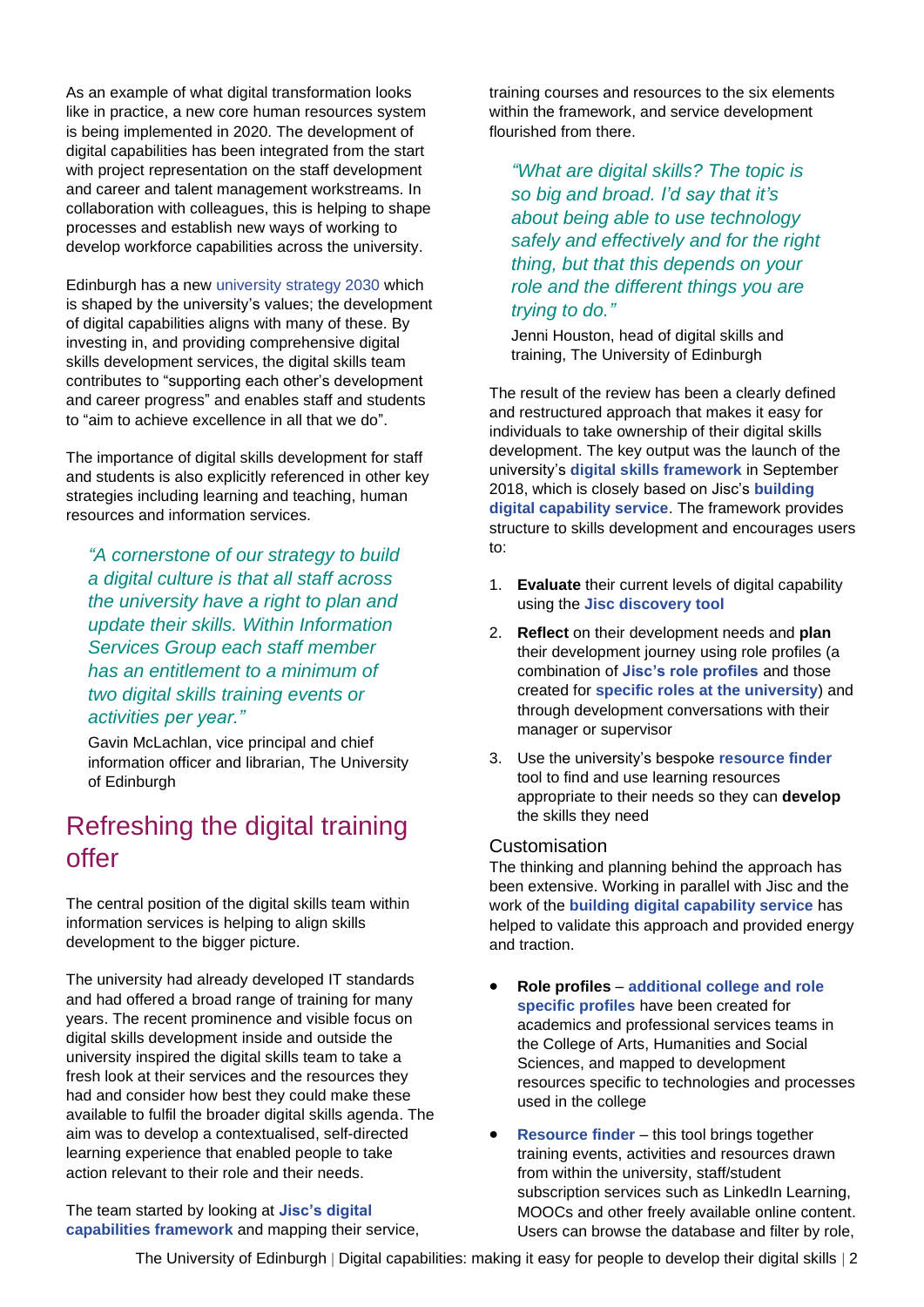a given digital capability or topic, delivery method and difficulty (beginner, intermediate or advanced). The tool is built using an Excel spreadsheet holding details of the resources and is hosted on WordPress as part of the digital skills framework. Resources are updated monthly

**Structured learning** – To help users understand the breadth of digital capability and what it means for them, the digital skills team introduced a programme-based approach. Six different classroom-based workshops are aligned to the elements of digital capability, supplemented with beginner and advanced toolkits of resources and activities to develop skills. Participants demonstrate learning activity through a blog post and receive a digital badge on completion of each module

New digital capability initiatives Aligning services with Jisc's **[building digital](https://digitalcapability.jisc.ac.uk/)  [capability service](https://digitalcapability.jisc.ac.uk/)** was just the start of the journey. Since then, many digital capability initiatives have been introduced to increase the diversity of training and support available to staff and students. They include:

- Face to face training sessions developed and delivered by **student interns working as digital skills trainers**. A variety of training courses are delivered by students covering topics such as Python programming, LaTeX, reference management, Photoshop, social media and video editing. Sessions have been a huge success and have ensured the student perspective is accommodated; interns understand the subject and their peers and design courses accordingly. The student trainers are paid to work seven hours a week and gain valuable work experience
- Three **student digital champions** have worked in the digital skills team since January 2018 to promote digital skills development to students within their colleges. Champions work closely with the student association and use studentspecific communication channels and social media to highlight how specific technologies and services can support their peers with their studies and research. Successes include developing communication networks with schools, the introduction of new social media channels and the launch of a digital skills day
- A blended programme called **Developing your data skills** was introduced in September 2018. This originated from an identified need for data skills for professional services staff and has been designed to reflect the data skills that people need in their everyday lives. The programme is based around freely-available online self-study resources that have been verified and collated into a step-through programme and

supplemented by optional face-to-face workshops to help embed learning. Participants also undertake a project to access, cleanse and analyse a dataset, and then present their data story. The programme spans three topics and three levels of difficulty. It takes approximately six months to complete with an estimated 25-40 hours of study. It has proven to be exceptionally popular with 20 cohorts of 15-20 people per cohort participating since launch

- An increased focus on **digital safety and citizenship** for Edinburgh students is being enabled and promoted though a new digital safety support role. A **#DigitalCitizen** campaign was launched on safer internet day in February 2020 to raise awareness and signpost **[resources, guidance and events](http://www.edin.ac/digital%20safety)**. A steering group and community are being established to ensure long-term sustainability
- The redesign of **management and leadership development** programmes provided a timely opportunity to promote and embed digital skills development into these programmes. Closer collaboration with human resources has resulted in the inclusion of digital skills sessions and increased engagement with resources including the **[Jisc digital leader profile](http://repository.jisc.ac.uk/7351/1/BDCP-DL-Profile-230419.pdf)**
- A programme of **foundation level digital skills training** was designed and delivered in spring 2019 in collaboration with the university's estates department to upskill staff with specific development requirements

The full breadth of provision offered by the digital skills team is set out on the **[team website](http://www.ed.ac.uk/is/skills)**.

### Outcomes/impact so far

While work is ongoing there are some really positive signs of impact emerging:

- Digital skills are now recognised as an important aspect of wider cross-institutional work to effect a digital transformation
- Taking time to review and restructure the approach to digital skills development using a cyclical **evaluate-reflect-plan-do** approach that is clearly signposted to training and resources is enabling individuals to take ownership of their digital skills development
- Engagement for both students and staff is active and goes beyond participating – students and staff are contributing to the breadth of training available, designing and facilitating their own courses and developing role profiles specific to their needs